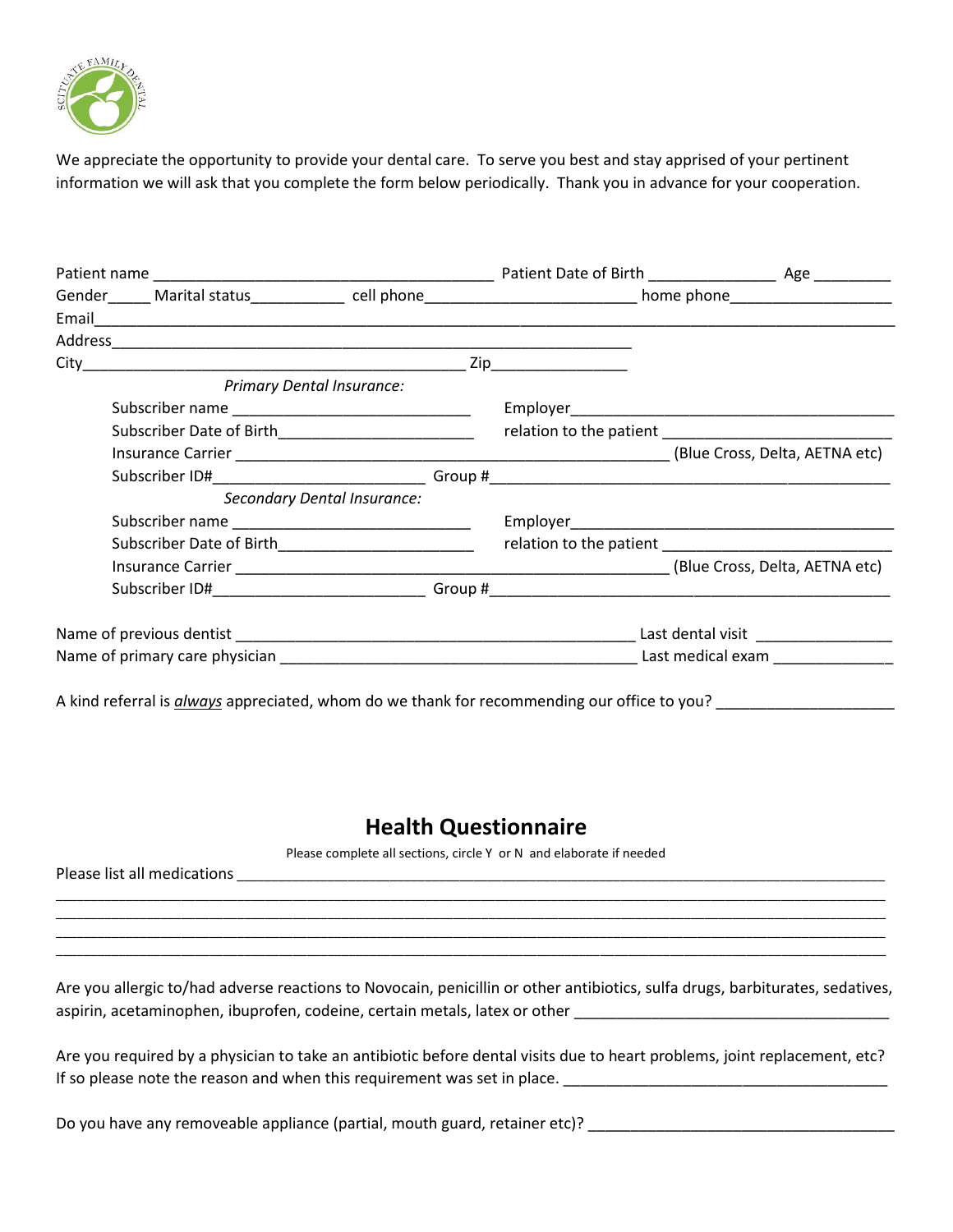| How often do you brush? | floss? |
|-------------------------|--------|
|                         |        |

| Are you apprehensive about dental treatment?        | Y / N | Circle any that apply.<br>Yes, I do            |
|-----------------------------------------------------|-------|------------------------------------------------|
| Have you had problems with prior treatment?         | Y / N | -gag easily                                    |
| Are your teeth sensitive?                           | Y / N | -have gums that feel swollen or tender         |
| Does food catch between your teeth?                 | Y / N | -wear dentures                                 |
| Do you clench or grind your jaw?                    | Y / N | -take fluoride supplements                     |
| Do you have jaw issues or headaches in the morning? | Y / N | -have difficulty chewing/chew only on one side |
| Are you aware of an uncomfortable bite?             | Y / N | -avoid brushing an area due to pain            |
| Are you satisfied with appearance of your teeth?    | Y / N | -notice slow healing sores in/around my mouth  |
| Do you use tobacco products?                        | Y / N | -have gums that bleed easily                   |
| Do you drink alcohol? How often                     | Y / N | -have gums that bleed when flossing            |
| Is there a history of alcohol or drug abuse?        | Y / N | -feel twinges of pain when having hot food or  |
|                                                     |       | liquids, cold food or liquids, sweets, sours   |

### *DO YOU HAVE OR HAVE YOU EVER HAD ANY OF THE FOLLOWING ISSUES, CIRCLE ALL THAT APPLY?*

| Heart                   | Blood<br>Intestinal                               |                       |  |
|-------------------------|---------------------------------------------------|-----------------------|--|
| Chest pain              | Abnormal bleeding                                 | <b>Ulcers</b>         |  |
| Shortness of breath     | Frequent nosebleeds<br>Weight gain or loss        |                       |  |
| Blood pressure problem  | <b>Bruise easily</b><br>Special diet              |                       |  |
| Heart murmur            | Received transfusion                              | Constipation/Diarrhea |  |
| Heart valve problem     | Kidney or bladder problems<br>Anemia              |                       |  |
| <b>Rheumatic fever</b>  |                                                   |                       |  |
| Pacemaker               |                                                   |                       |  |
| Artificial heart valve  | Illness or Disease                                |                       |  |
| Taking heart medication | Cancer/Tumor                                      |                       |  |
|                         | Tuberculosis, Asthma or other respiratory disease |                       |  |
| Bone/Joint              | Seizures, fainting spells or Epilepsy             |                       |  |
| Arthritis               | Stroke                                            |                       |  |
| Back or neck pain       | Persistent cough or swollen glands                |                       |  |
| Joint replacement       | Frequent or severe headaches                      |                       |  |
| Pins or implants        | Thyroid problems                                  |                       |  |
| Osteoporosis            | <b>Diabetes</b>                                   |                       |  |
|                         |                                                   |                       |  |

Please list any disease, condition or problem not listed previously that you feel we should know about and describe: \_\_\_\_\_\_\_\_\_\_\_\_\_\_\_\_\_\_\_\_\_\_\_\_\_\_\_\_\_\_\_\_\_\_\_\_\_\_\_\_\_\_\_\_\_\_\_\_\_\_\_\_\_\_\_\_\_\_\_\_\_\_\_\_\_\_\_\_\_\_\_\_\_\_\_\_\_\_\_\_\_\_\_\_\_\_\_\_\_\_\_\_\_\_\_

|                      |                                            | Women only                               |
|----------------------|--------------------------------------------|------------------------------------------|
|                      |                                            | Y / N Taking contraceptives or hormones? |
| Date _______________ | Dentist or RDH initial                     | Y / N Are you pregnant?                  |
|                      |                                            | Expected delivery date _______           |
|                      | Today's blood pressure ___________________ | Y / N Are you nursing?                   |
| Notes: $\_\_$        |                                            |                                          |
|                      |                                            |                                          |
|                      |                                            |                                          |